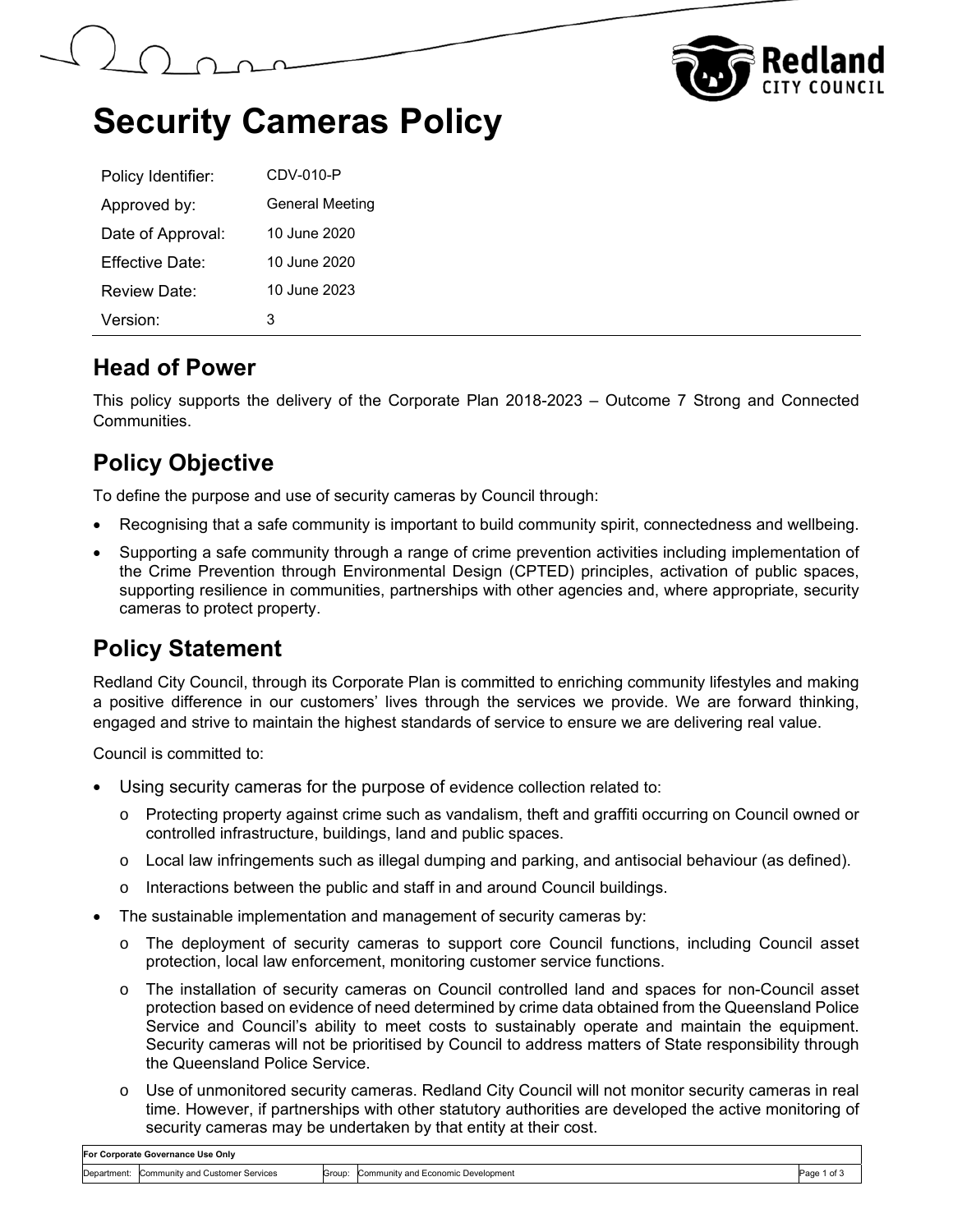



# **Security Cameras Policy**

- Referring complaints received for criminal and unlawful activity including traffic related offences to the Queensland Police Service for appropriate action.
- Developing partnerships with State Government agencies to collaboratively improve community safety and reduce crime.
- Fulfilling Council's legal obligations in regards to the collection, handling and sharing of personal information in the operation of security cameras.

Council may approve the installation of security cameras on Council owned assets operated by other government or not-for-profit entities for crime prevention purposes. In this instance, to meet Council's information privacy obligations, the security cameras will be entirely under the control of the other entity, and Council would not have access to the camera feeds or the images. Council will not be responsible for the installation, maintenance, operation, provision of supporting services or removal of equipment installed by third-parties.

# **Definitions**

| Term                   | <b>Definition</b>                                                                                                                                                 |  |  |  |  |
|------------------------|-------------------------------------------------------------------------------------------------------------------------------------------------------------------|--|--|--|--|
| <b>Security Camera</b> | A fixed or temporary video surveillance camera or closed circuit television used to                                                                               |  |  |  |  |
|                        | record images that may be viewed by Redland City Council staff or other authorised                                                                                |  |  |  |  |
|                        | parties.                                                                                                                                                          |  |  |  |  |
| Antisocial behaviour   | riotous, disorderly, indecent, offensive, threatening or insulting behaviour as<br>described in Schedule 1, 1(a) of Subordinate Local Law No. 4 (Local Government |  |  |  |  |
|                        | Controlled Areas, Facilities and Roads).                                                                                                                          |  |  |  |  |

#### **Associated Documents**

Data Management Administrative Directive (A196656) Community Safety Administrative Directive (A176060) Information Privacy Administrative Directive (A196553) Access to Information Policy (A196638) Enterprise Content Management Administrative Directive (A196611) Records Management Guideline (A214661) Access to Information Guideline (A214559) Closed Circuit Television (CCTV) in Public Spaces Guideline (A3441884) Destruction of Records PR – 1003 – 001 (A2170137)

*Public Records Act 2002 Information Privacy Act 2009 Right to Information Act 2009 Evidence Act 1977 Crime and Misconduct Act 2001 Local Government Act 2009* 

AS 4806.4 – 2008 Australian Standard Closed Circuit Television (Video Surveillance Camera) Part 4 Remote Video

### **Document Control**

Only Council can approve amendments to this document by resolution of a Council Meeting, with the exception of administrative amendments which can be approved by the relevant ELT member. Refer to *Policy Instrument Development Manual* for an explanation on administrative amendments (A4063988).

| For Corporate Governance Use Only |                                 |        |                                    |             |
|-----------------------------------|---------------------------------|--------|------------------------------------|-------------|
| Department:                       | Community and Customer Services | Group: | Community and Economic Development | Page 2 of 5 |